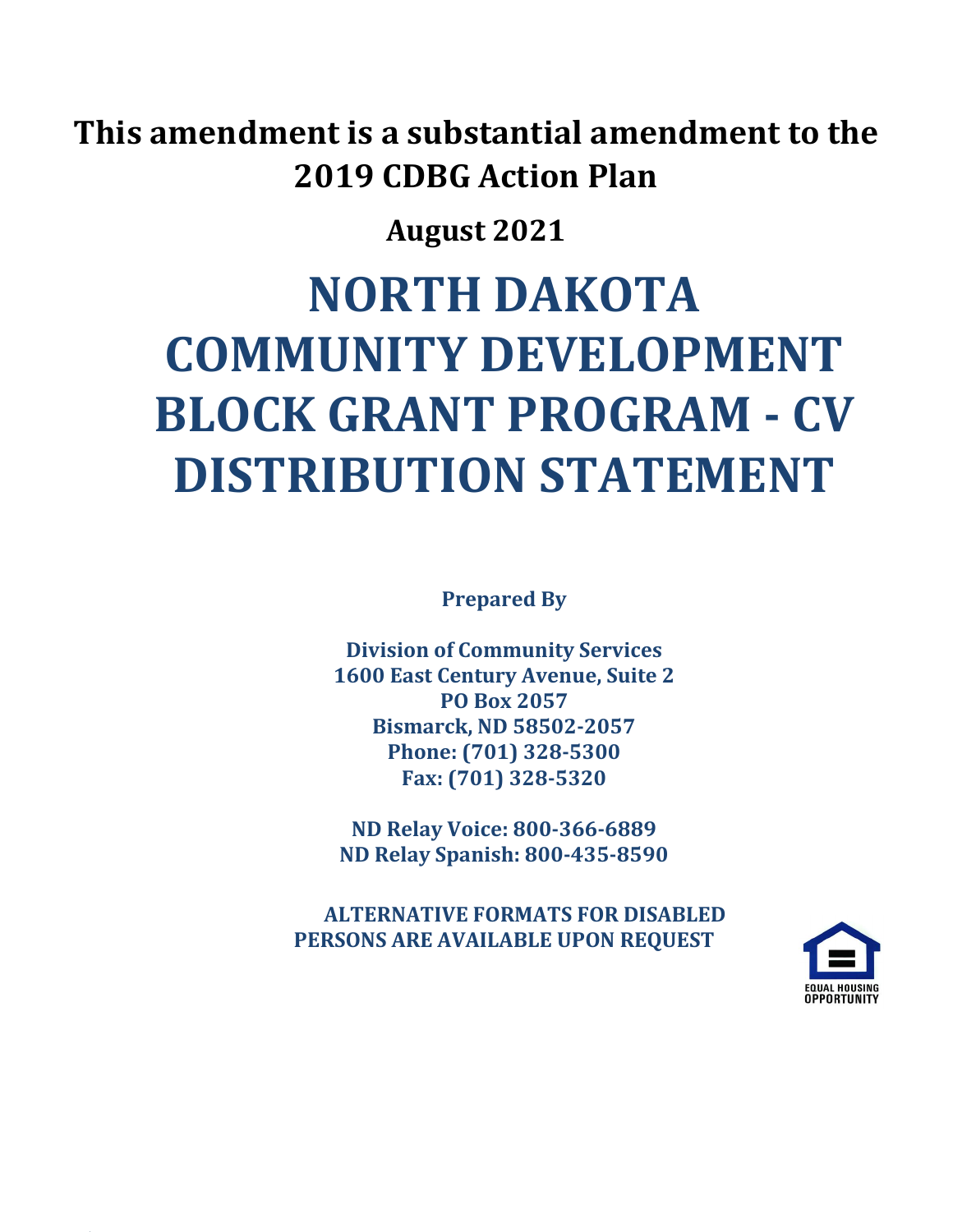### **Substantial Amendment to the 2019 Community Development Block Grant Action Plan for the Community Development Block Grant Cares Act funds.**

The State of North Dakota's CDBG Cares Act allocation is \$6,380,334. These funds will be used to prevent, prepare, and respond to the Coronavirus.

The Federal Register Notice [Docket No. FR-6218-N-01] Notice of Program Rules, Waivers, and Alternative Requirements Under the CARES Act for Community Development Block Grant Programs Coronavirus Response Grants, Fiscal Year 2019 and 2020 Community Development Block Grants, and for Other Formula Programs. North Dakota will take advantage of the allowed waivers, which will allow the state to expedite the response to the coronavirus.

All CDBG-CV funds must be used to prevent, prepare for and respond to coronavirus. CDBG-CV grants cannot be used for any other purpose. North Dakota will assure that activities will be limited to the necessary and reasonable costs to prevent, prepare for, and respond to coronavirus.

#### **North Dakota Duplication of Benefits (DOB) Policy for CDBG-CV**

The Notice of Program Rules, Waivers, and Alternative Requirements Under the CARES Act for Community Development Block Grant Program Coronavirus Response Grants, Fiscal Year 2019 and 2020 Community Development Block Grants, and for Other Formula Programs require that grantees prevent the duplication of benefits that is caused when a person, household, business, or other entity receives financial assistance from multiple sources for the same purpose, and the total assistance is more than the total need.

Any person or entity receiving CDBG-CV assistance (including subrecipients and direct beneficiaries) to prevent, prepare for, and respond to coronavirus must agree to repay assistance that is determined to be duplicative.

- A Duplication of Benefits occurs when:
- A beneficiary receives assistance, and
- The assistance is from multiple sources (ie. SBA, FEMA, Treasury, IRS, USDA, HHS, EDA, non-profits, City, State, etc.), and
- The assistance amount exceeds the need for a particular purpose.

Any person or entity receiving CDBG-CV assistance (including subrecipients and direct beneficiaries) must agree to repay assistance that is determined to be duplicative.

To identify and assure that CDBGCV-CV assistance does not duplicate other funds received for the same activity (i.e. does not replace other funds received), the following process steps to prevent a DOB from occurring: